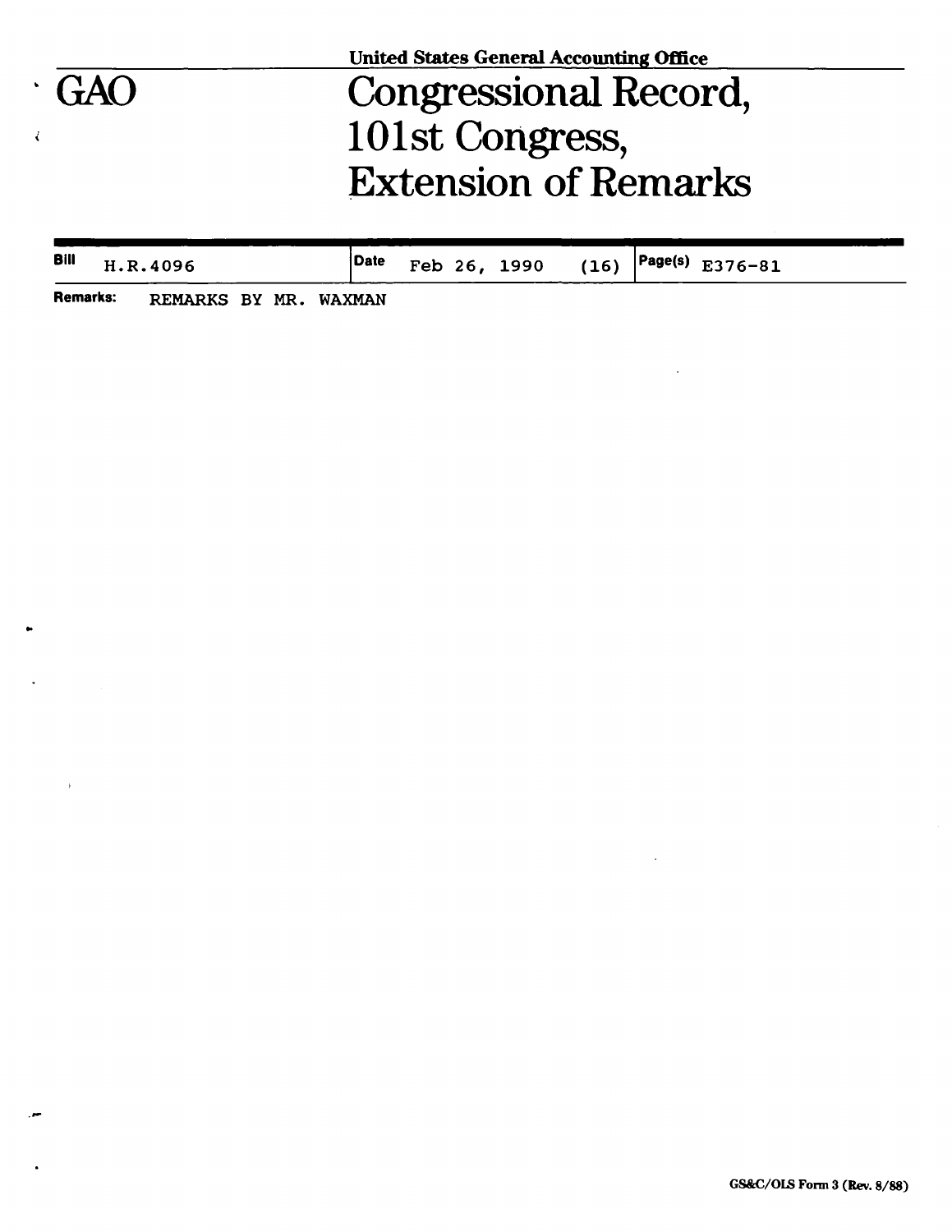#### **TECHNICAL REFERENCE DOCU-MENT FOR THE JDIOITAL AUDIO TAPE RECORDER ACT OF 1990**

# **HON. HENRY A. WAXMAN**

*OT* **CALIFORNIA** 

# **IN THE HOUSE OF REPRESENTATIVES**

## *Monday, February 26,1990*

Mr. WAXMAN. Mr. Speaker, printed below is the Technical Reference Document for the Digital Audio Tape Recorder Act of 1990. This document contains the standards and specifications for the serial copy management system [SCMS] in DAT recorders recommended by the recording and consumer electronics industries and mandated by H.R. 4096, the Digital Audio Tape Recorder Act of 1990.

# TECHNICAL REFERENCE DOCUMENT FOR THE

### DIGITAL AUDIO TAPE RECORDER ACT OF 1990 INTRODUCTION

This Technical Reference memorandum is provided to facilitate the implementation of legislation relating to digital audio tape ("DAT") recorders, known as the "Digital Audio Tape Recorder Act of 1990" ("the Act").

This Technical Reference memorandum adopts those standards proposed to the International Electrotechnical Commission ("IEC") in "IEC 958: Digital Audio Inter-face" and "IEC XXX Part 6: Serial copy management system for consumer audio use DAT recorders", that are necessary to im-plement the Serial Copy Management System under the Act. However, compliance with the standards and specifications set forth herein may require adherence to additional IEC standards and specifications with respect to digital audio signals and/or DAT recorders. Regardless of whether the standards and specifications set forth in this or any other document are subsequently adopted or amended by the IEC, the mandatory standards and specifications set forth herein, as they may be amended pursuant to an order of the Secretary of Commerce under Section 4(b) of the Act. shall be considered determinative for the purposes of United States law.

Two sets of standards and specifications are established by this memorandum. The first set governs the composition of digital audio signals being sent to or by a DAT re-corder via a non-professional interface, referred to hereinafter as the "Digital Audio Interface Standard." The second set governs the recording and play-back functions of non-professional model DAT recorders, re-ferred to hereinafter as the "Serial Copy Management System Standard" or the "SCMS Standard."

J

#### PART 1. DIGITAL AUDIO INTERFACE STANDARD

Many devices are capable of producing<br>Many devices are capable of producing<br>digital audio signals. For example, compact<br>disc players, DAT recorders, disc players, DAT recorders, analog-to-digital converters and electronic musical instruments currently can issue digital audio signals; future devices may include digital vidnais; future devices may include digital videocassette recorders and digital micro-<br>phones, among others. To enable communication between these different types of devices and a DAT recorder, it is necessary and desirable to establish a common proto-<br>col or "interface" that mandates the loca-<br>tion or interface" tion and significance of particular bits of information in the digital audio output signal of each device. Such a standard already has<br>been established in the document IEC 958.

Under IEC 958, inaudible information, known as "Channel status data", accompanies a digital audio signal being sent to or by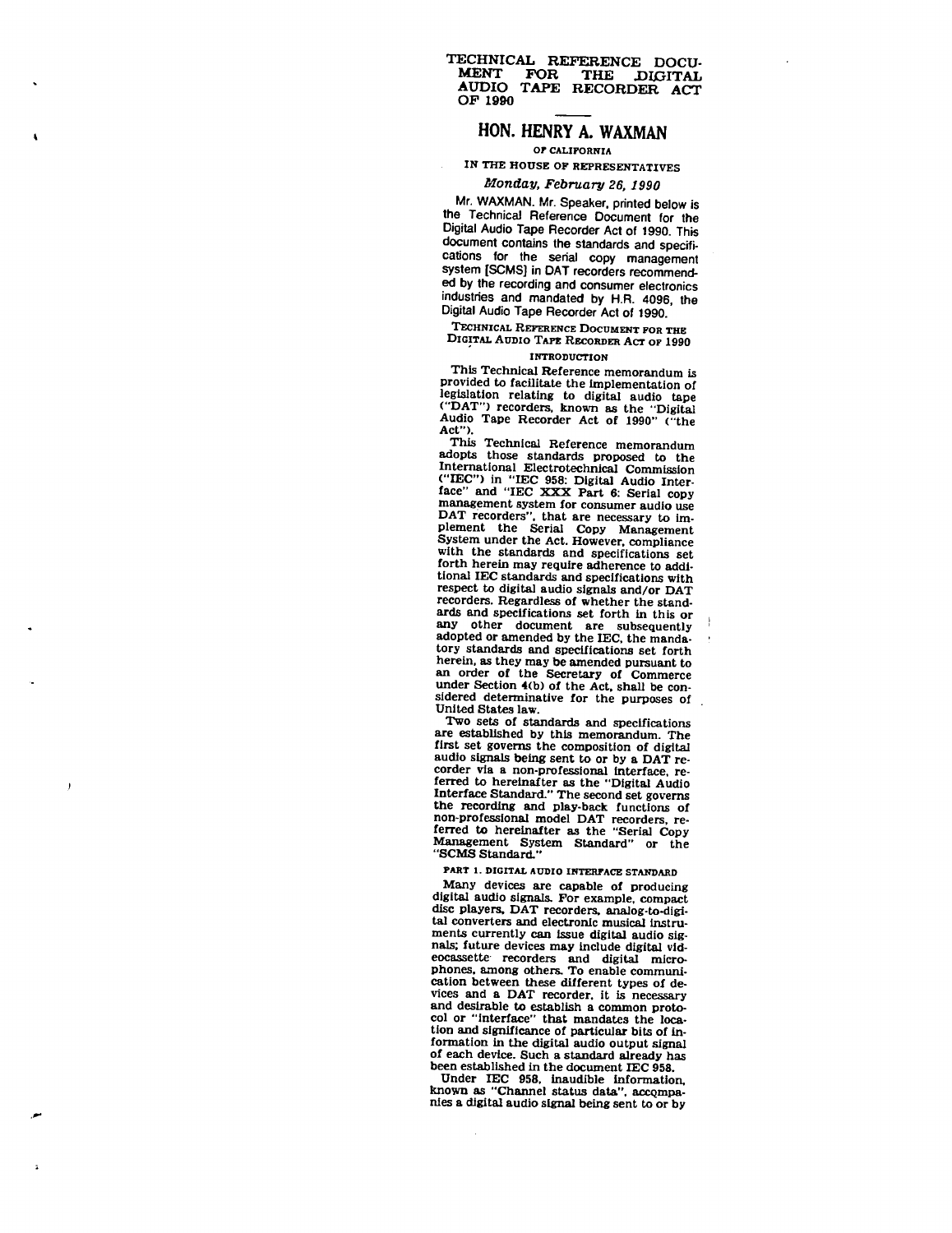**a DAT recorder. Like all digital data, channel status data consist of numerical information encoded as a series of zeros and**  ones. Each zero or one constitutes a "bit" **data in which both zero and one may impart Information concerning the composition of the audio signal being sent to or by a DAT recorder. Bits represented in this memorandum as "X", rather than as zero or one, indicate that those bits may be either zero or one without affecting the standards set forth herein.** 

**Channel status data bits are organized into units of Information, known as "blocks," relating to both the left and right stereo audio channels. Each block contains 192 bits of Information, numbered consecutively from 0 to 191. Most of these 192 bits currently are reserved for future use. Those channel status bits that are significant to the Implementation of the Digital Audio Interface Standard and the Serial Copy Management System are included within channel status bits 0 through IS, as set forth in the remaining sections of this Part I.** 

#### *A. Summary of Mandatory Digital Audio Interface Standard*

**According to IEC 958, there are two basic types of interfaces for digital audio signals that can be sent to or by a DAT recorder. A "professional interface" is a digital audio signal that contains particular types of channel status data for such DAT recorders as would be used by recording professionals as contemplated by the Act ("professional model" DAT recorders). A "non-professional interface" is a digital audio signal that contains different types of channel status data. The channel status data sent in a non-professional interface are incompatible with the channel status data in a professional interface. Hence, a non-professional DAT recorder cannot record digital audio signals sent in a professional interface. Whether a digital audio Interface is professional or non-professional is Indicated by the setting of Bit 0, know as the "Channel Status Block Flag", as set forth below.** 

**This Digital Audio Interface Standard applies only to machines having a non-professional interface. To the extent that a pro-fessional model DAT machine also may have a non-professional interface, such a professional model DAT machine must send channel status data via its non-professional Interface in accordance with the standards set forth herein. However, nothing in this Digital Audio Interface Standard shall be interpreted to prevent a professional model DAT recorder having a non-professional interface from permitting such channel status data bits to be set in accordance with the needs of a professional user.** 

**This Digital Audio Interface Standard requires that all devices having a digital audio output capable of supplying a digital audio signal to a DAT recorder through a non-professional Interface must implement five types of codes located between Channel Status Bits 0 and 15. Under the Digital Audio Interface Standard, Channel Status Bits 0 through 15 are supplied in a digital audio output signal, and are read by a DAT recorder. Those bits that are mandated under this Digital Audio Interface Standard are as follows:** 

**1.** *Bit 0.* **Bit 0 (the "Channel Status Block Flag"), one of the "Control" bits, shall identify whether the channel status bits are for a professional or non-professional interface. Where Bit 0 is set as "1", the signal contains the channel status data required for a professional interface. Where Bit 0 is set as "0", the channel status data is suitable for a non-professional interface. The remaining bit assignments under this Digital Audio** 

**Interface Standard are mandated only with respect to a non-professional interface, ie., where Bit 0 is set as "0".** 

**2.** *Bit 1.* **Bit 1, another of the "Control" bits, shall identify whether the signal being sent to or by the DAT recorder is a digital audio or a digital data signal. Where Bit 1 is set as "0", the signal is a digital audio signal. Where Bit 1 is set as "1", the signal is a digi**tal data signal.

**3.** *Bit 2.* **Bit 2 (the "C" Bit), another of the "Control" bits, shall identify whether copyright protection is asserted for the work being sent via the digital audio input signal. Where the C Bit is set as "0", copyright protection has been asserted over the material being sent to the digital audio input of the**  DAT recorder. Where the C Bit is set as "1" **either that material is not protected by copyright or no copyright protection has been asserted by the owner of that material. For Digital Receivers (Category Codes OOIXXXXL** and **0111XXXL**), the C Bit shall be set as "0", except that these devices <br>
shall send the C Bit as "1" only where the **cable operator or broadcaster specifically transmits information indicating that no copyright protection has been asserted over the material. Where a device combines more than one digital audio Input signal Into one digital audio output signal** *(e.g.,* **in the case of a digital signal mixing device), and copy**or a digital signal mixing device), and copy-<br>**right protection has been asserted in the C Bit for at least one of the input signals, then the device must permit the assertion of copyright protection over the resulting digi-**<br> **copyright protection over the resulting digi**tal audio output signal (*i.e.*, set the C Bit as "0").

**There is no existing legal requirement that a copyright owner must assert protection over its work (and, therefore, set the C Bit as "0"). However, except as provided herein with respect to Digital Receivers, a copyright owner may not set the C Bit as "0" for works that are not copyrighted or are in the public domain.** 

**4.** *Bits 3-7.* **These bits are sent to and read by a DAT recorder, but specific bit settings for Bits 3-7 are not necessary for the implementation of the SCMS Standard set forth in Part II.** 

**5.** *Bits 8-14.* **Bits 8-14 shall specify a "Category Code" that identifies the type of device that produces the digital audio signal sent to or by a DAT recorder. Using various combinations of zeros and ones. Bits 8-14 can define Category Codes for as many as 128 different devices that can provide digital audio signals to a DAT recorder. According to IEC 958, the first three to five Category Code bits (numbered Bits 8-10 through 8- 12) describe general product groups, and the remaining Category Codes bits specify particular devices within each product group. IEC 958 has assigned particular Category Codes to existing and anticipated product groups and devices, and has reserved additional Category Codes for future devices.** 

**The Category Code Issued by each particular device must reflect the most specific code applicable to that device. There is one exception in the case of digital signal processing and mixing products, which receive digital audio signals from one or more sources and either process or combine them with other incoming digital audio signals. If all incoming signals are from an analog-todigital converter having a Category Code "01100XXX", these devices should Issue the Category Code of that analog-to-digital converter rather than of the digital signal processing or mixing device. This will permit two generations of copies from present-day analog recordings, which otherwise is permitted under the SCMS Standard.** 

**The relevance of these Category Codes to the SCMS Standard is described below in Part II.** 

**6.** *Bit IS.* **Bit 15 (the "L" Bit) shall indicate the "generation status" of the digital audio signals being sent to or by a DAT recorder. "Generation status" means whether the signal emanates from a source that has been produced or published by or with the authority of the owner of the material, such as commercially released pre-recorded compact discs or DAT tapes or a digital broadcast (referred to herein as "original"); or whether the signal emanates from a recording made from such "original" material. In the latter case, a recording made directly from an "original" source is known as a "first-generation" copy; a recording made from a first-generation copy is a "secondgeneration" copy; and so forth.** 

**For most products, if the L Bit is set as "0", the source is a recording that is firstgeneration or higher. If the L Bit is set as "1", the source is "original." For digital audio output signals from a laser-optical product, however, the definitions of the L**  Bit are reversed (i.e., L Bit= "0" for "original" material and L Bit="1" for first-gen**eration or higher recordings). For Digital**  Broadcast Receivers (Category **OOIXXXXL and 0111XXXL), the L Bit always shall be set as "0"; except in the case of receivers for Electronic Audio Software Delivery, in which case such receivers shall send the L Bit as "1" only where the cable operator or broadcaster specifically transmits Information indicating that the higher material should be treated as if it were firstgeneration or higher.** 

**For devices that combine more than one digital audio input signal into one digital audio output signal (such as digital signal processors or mixers), the L Bit of the output signal must reflect the highest generation status of any input signal over which copyright protection has been asserted. Thus, where one or more of the constituent input signals is a first-generation or higher copy over which copyright protection is asserted, then the device must reflect in the L Bit of the digital audio output signal the generation status for a first-generation or higher copy. In all other cases, the device shall reflect In the L Bit that the output signal is original.** 

#### *B. Mandatory Digital Audio Interface Standards*

**The following bit assignments for channel status data, as referenced in the provisions**  of IEC 958 **I4.2.2** "Channel status data **format for digital equipment for consumer use", shall be mandatory:** 

**1.** *Bit 0-2 of the "CONTROL" Bits:* 

- **a.** *Bit 0 (the "Channel Status Block Flag")*
- **Bit 0= "0"—Non-professional interface. Bit 0= "1"—Professional interface.**
- 
- **b.** *Bit 1.*
- **Bit 1="0"—Digital audio signals.**
- **Bit 1="1"—Non-audio (data) signals.**
- **c.** *Bit 2 I the "C" Bit).*
- **1. Case** *1.*

**Bit 2="0"—Copyright protection asserted. Bit 2="1"—No copyright protection asserted or not under copyright.** 

*Exception to Case* **1.** 

**For Digital Receivers (Category Codes OOIXXXXL and 0111XXXL), the C Bit shall indicate:** 

**Bit 2="0"—Copyright information transmitted and protection asserted, or no copyright information transmitted.** 

**Bit 2="1"—Copyright information transmitted and no copyright protection asserted. li. Case** *2.* 

**Where a single digital audio output signal results from the combination of more than one digital audio input signal:**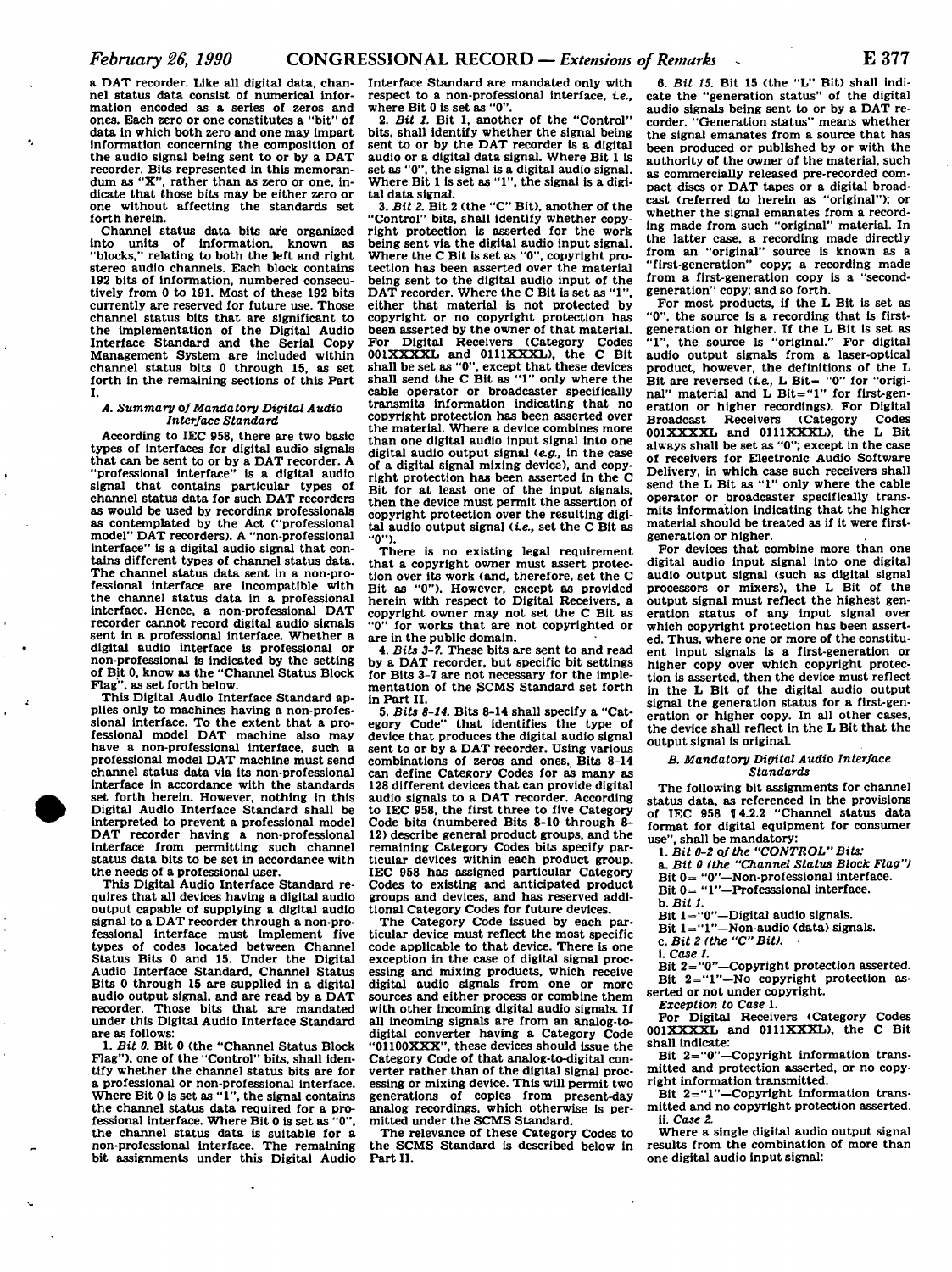ý.

 $\bar{\mathbf{r}}$ 

 $\overline{1}$ 

**Bit 2="0"—Copyright protection asserted over at least one of the constituent digital audio input signals.** 

**Bit 2="1"—For all of the consistent digital audio input signals, no copyright protection asserted or not under copyright.** 

**2.** *Bits 3-7:* 

**Specific bit settings for Bits 3-7 are not necessary for the implementation of the SCMS Standard set forth in Part II.** 

**3.** *CATEGORY CODE Bits 8-15:* 

**a.** *Bits 8-15.* 

**The Category Codes that follow are established for particular product groups. Where Bit 15 is represented by "L" rather than a zero or on. Bit 15 (the "L" Bit) can be either a zero or one without affecting the Category**  Code. Where Bit 15 is represented by **rather than a zero or one, the device is not capable of issuing status information concerning the L Bit.** 

**00000000—General. This category applies to products that are capable of sending channel status data but are not programmed to send such data in accordance with the specifications set forth in this Memorandum, because the products were manufactured before the implementation of this Digital Audio Interface Standard and the Serial Copy Management System Standard. This General Category Code shall not be used for products manufactured after the effective date of the Act.** 

**0000001L—Experimental products not for commercial sale.** 

**lOOXXXXLr—Laser-optical products, such as compact disc players (including recordable and erasable compact disc players) and videodisc players with digital audio outputs.** 

010XXXXL—Digital-to-digital **converters and signal processing products.** 

**110XXXXL—Magnetic tape of disc based products, such as DAT players and recorders.** 

**001XXXXL and OlllXXXL-Digital reception of digitally-encoded audio signals with or without video signals, including Digital Cable or Digital Broadcast Receivers.** 

**101XXXXL—Musical instruments, microphones and other sources that create original digital audio signals.** 

**01100XXX—Analog-to-digital ("A/D") converters for analog signals without status information concerning the C Bit and L Bit ("Present A/D converters").** 

**01101XXL—A/C converters for analog signals which include status information concerning the C Bit and the L Bit ("Future A/ D converters").** 

**0001XXXL—Solid memory based products.** 

**Particular devices within each product group defined above shall be assigned specific Category Codes in accordance with IEC**  958. Manufacturers of any device that is ca**pable of supplying a digital audio Input to a DAT recorder must use the most specific Category Code applicable to that particular device. However, digital signal processing or digital signal mixing products in Category Code product group "010XXXXL" should issue the Category Code for Present A/D converters where all the input signals have the Category Code for a Present A/D converter.** 

**b.** *Bit IS (the "L"Bit):* 

**The L Bit shall be used to identify the generation status of the digital audio signal as emanating from an "original" work or from a first-generation or higher recording. 1.** *Case 1.* 

**For all Category Code (except as explicitly set forth below), the L Bit shall indicate:** 

**Bit 15="0"—First-generation or higher recording.** 

**Bit 15="1"—"Original" work, such as a commercially released pre-recorded DAT tape.** 

**a.** *Exception fa) to Case 1.* 

The reverse situation is valid for laser op**tical products (100XXXXL). For this Category Code the L Bit shall indicate:** 

**Bit 15= "1"—First-generation or higher recording** 

**Bit 15= "0"—"Original" recording, such as a commercially released pre-recorded compact disc** 

**b.** *Exception lb) to Case 1.* 

**For Digital Receivers (Category Codes 001XXXXL and 0111XXXL). Bit 15 always shall be set as "0": except for receivers for Electronic Audio Software Delivery, for which the L Bit shall Indicate:** 

**Bit 15= "©"—Generation status information transmitted as original status material or no generation status information transmitted** 

Bit 15= "1"-Gencration status informa**tion transmitted as for non-original material c.** *Exception (c) to Case 1.* 

**The L Bit has no meaning for A/D converters for analog signals that do not Include status Information concerning the C**  Bit and the L Bit *(i.e.*, A/D converters in **Category Code 01100XXX).** 

**2.** *Case 2.* 

**Where a single digital audio output signal results from the combination of more than one digital audio input signal:** 

**Bit 15= "0"—One or more of those constituent digital audio input signals over which copyright protection has been asserted is first-generation or higher.** 

**Bit 15= "1"—All other cases.** 

**II. SERIAL COPY MANAGEMENT SYSTEM FOR** 

**"NON-PROFESSIONAL MODEL" DAT RECORDERS The Serial Copy Management System Standard applies only to digital audio tape recorders that are not professional model DAT recorders as defined under the Act.** 

**The general Intention of the SCMS Standard is to prevent non-professional model DAT recorders from making second-generation or higher digital recordings of "original" digital audio input signals over which copyright protection has been asserted via the channel status bits. The SCMS Standard does not prevent the making of a firstgeneration recording of such "original" digital audio signals. As future technologies permit, the SCMS Standard will limit the digital recording by a DAT recorder of analog audio signals over which copyright protection has been asserted to the making of only a first-generation digital copy. However, because present technology does not identify whether analog audio signals are protected by copyright, the SCMS Standard will not prevent the making of a first and second-generation digital copy of such signals. The SCMS Standard will not restrict digital recording of material over which copyright protection has not been asserted via the channel status bits of the digital audio input signal.** 

#### *A. Summary of Mandatory Serial Copy Management System Standard*

**To implement the Serial Copy Management System, the SCMS Standard requires that a DAT machine must play-back and/or record specific Inaudible data in a particular location on a digital audio tape. According to the IEC documents "IEC XXX Part 1: Digital Audio Tape Cassette System (DAT) Dimensions and Characteristics" and "Part 6: Serial copy management system for consumer audio use DAT recorders," that particular location on the digital audio tape consists of two bits known as "subcode ID6 in the main ID in the main data area" ("ID6").** 

**1. SCMS Operation When Playing a DAT Tape** 

**With respect to the play-back function, a DAT machine that Is connected to another DAT recorder can provide digital audio output signals via a non-professional interface. In that circumstance, the DAT playback machine functions as a digital audio interface device that must provide channel status data conforming to the Digital Audio Interface Standard set forth above in Part I. The SCMS Standard requires that when a digital audio tape is played back, the DAT play-back machine reads the information from IDS on the tape and then sends the corresponding channel status data (concerning Bit 2 "the C Bit" and Bit 15 "the L Bit"), along with the Category Code for a DAT machine, in its digital audio output signal. The channel status data to be sent in response to the various settings of ID6 are as follows:** 

**1. Where ID6 is set as "00", copyright protection has not been asserted over the material under the SCMS Standard. In response to ID6, the digital audio signal output of the DAT will provide the C Bit set as "1" and the L Bit set as "0".** 

**2. Where ID6 Is set as "10", copyright protection has been asserted over the material under the SCMS Standard and the recording is not "original". In response to ID6, the digital audio output signal of the DAT will provide the C Bit set as "0" and the L Bit set as "0".** 

**3. Where ID6 is set as "11", copyright protection has been asserted over the material under the SCMS standard and the recording is "original". In response to ID6, the digital audio output signal of the DAT will provide the C Bit set as "0" and the L Bit set as "1".** 

#### **2. SCMS Operation When Recording on DAT Tape**

**With respect to the recording function, the SCMS Standard governs the circum-stances and manner In which a DAT recorder may record a digital audio input signal. A DAT recorder implementing the SCMS Standard must be capable of acknowledging**  the presence or absence of specific channel **status information being sent to the DAT recorder via its digital audio Input. The DAT recorder than responds to that channel status Information by either preventing or permitting the recording of that digital audio input signal. If recording is permitted, the DAT machine records specific codes in ID6 on the tape, so that when the tape is played back, the DAT machine will issue the correct channel status data In its digital audio output signal. The settings of ID6 to be recorded in response to particular channel status bit information are as follows:** 

**1. Where the C Bit of the digital audio input signal is set as "0" (copyright protection asserted), the DAT recorder shall not**  record the input, except in three circum**stances: (a) where the input is original material** *(ue.,* **where the digital audio input signal comes from one of the products on the "Category Code White List" set forth below in section C); (b) where the digital audio input signal contains an undefined Category Code (in which case only one generation of recording is permitted); or, (c) where the digital audio input signal comes from a product with a defined Category Code but the product currently is not capable of transmitting information regarding copyright protection (In which case, two generations of copying are possible). In circumstances (a) and (b) above, the DAT recorder will record "10" in ID6 to prevent further copying. In circumstance (c) above, the DAT recorder will record "11" In ID6 for the first-generation copy.**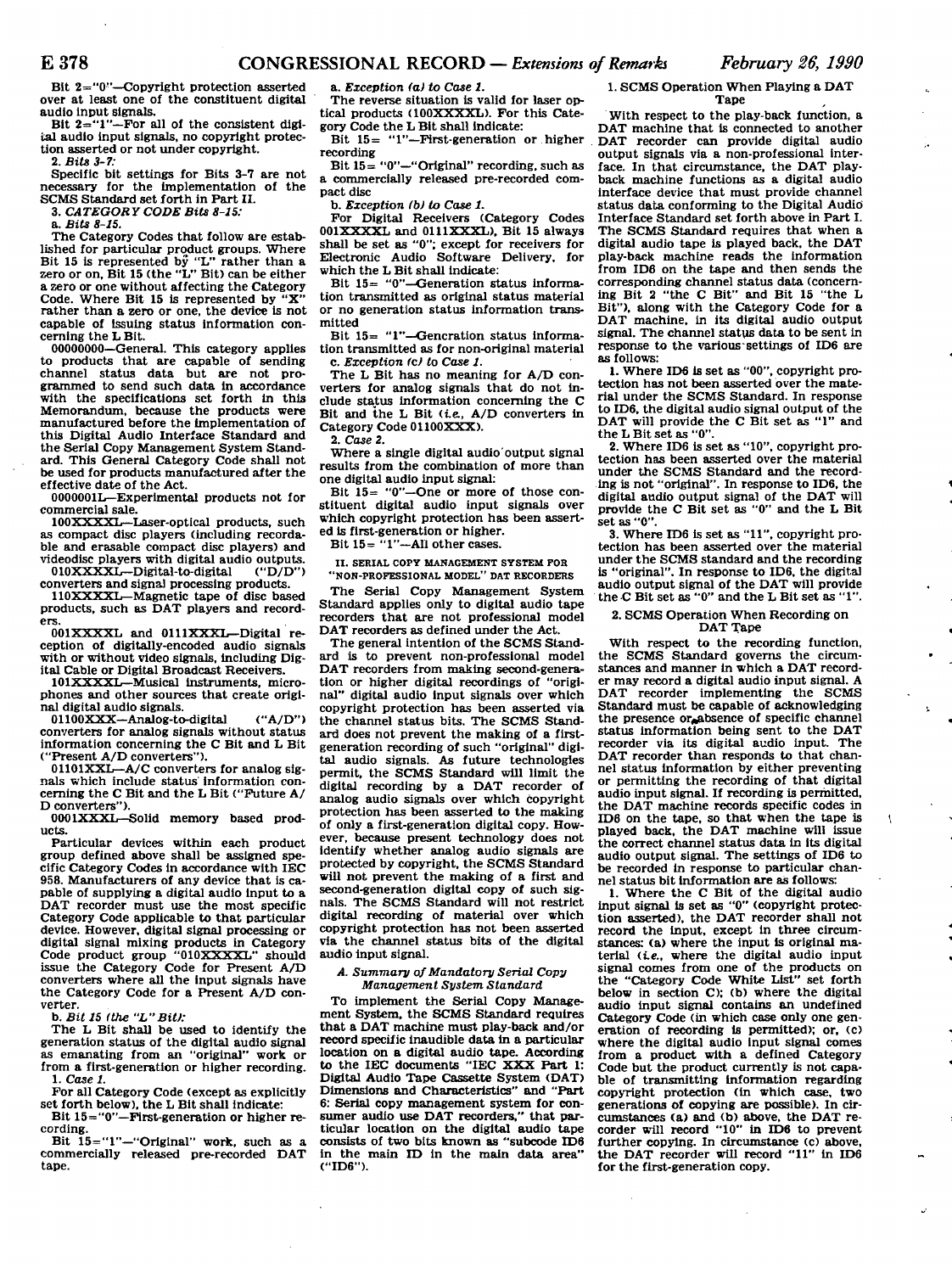**2. Where the C Bit of the digital audio**  input signal' is set as "1" (no copyright pro**tection asserted or not copyrighted), the DAT recorder will record "00" in ID6, and unlimited generations of copying will be permitted.** 

**3. Where the C Bit of the digital audio**  input signal fluctuates between "0" and "1 **at a rate of between 4-10 Hz, the signal is coming from a recordable or erasable compact disc that is not an "original" and that contains material over which copyright protection has been asserted. The DAT record-**

**er shall not record In this circumstance. 4. The condition "01" in IDS has been assigned no meaning within the SCMS Standard. Therefore, to prevent circumvention of the SCMS Standard, the DAT recorder shall not record "01 "in ID6 on the tape.** 

#### *B. Mandatory Standards for the Serial Copy Management System*

**Mandatory Standards for Digital Audio Output Signals** 

**a.** *Category Code Bit IS (the "L"Bit).* 

**All "non-professional model" DAT recorders shall provide the . Category Code "1100000L" in the channel status bits of the digital audio output signal. The status of the L Bit of the Category Code shall be provided in the digital audio output signal of the DAT recorder as follows. In accordance** 

**with the status of XD6: When ID6 is "00", the digital audio output signal shall indicate in the L Bit of the Category Code that the output source is either a first-generation on higher DAT tape re-corded from an "original" source, or an "original" commercially released prerecorded DAT tape of material over which copyright protection Is not being asserted under the SCMS standard. In either of these cases, the L Bit shall be set as "0", and the complete Category Code would be "11000000".** 

**When ID6 Is "10", the digital audio output signal shall indicate in the L Bit of the Category Code that the output source Is a firstgeneration or higher DAT tape recorded from an "original" source (te., L Bit="0"). The complete Category Code in this case would be "11000000".** 

**When ID6 is "11", the digital audio output signal shall indicate in the L Bit of the Category Code that the output source is an "original" source, such as a commercially re**leased prerecorded DAT tape (i.e., L Bit="1"). The complete Category Code in **this case would be "11000001". b.** *Bit 2 (the "C" Bit).* 

ł

j,

**All non-professional model DAT recorders shall provide an output code in the C Bit in the channel status bits of a digital audio output signal The C Bit shall be applied in the digital audio output signal as follows, in accordance with the status of ID6:** 

**When ID6 is "00", the C Bit shall be set as "1".** 

**When ID6 is "10" or "11", the C Bit shall**  be set as "0".

#### **2. Mandatory Standards for Recording Functions**

**The SCMS Standard with respect to recording functions performed by a non-professional model DAT recorder receiving digital audio input signals shall be implemented as follows:** 

**1. Digital audio input signals in which the C Bit is set as "0" shall not be recorded, except for the cases specified below in paragraphs 2, 4 and 5.** 

**2. A DAT recorder may record a digital audio input signal in which the C Bit is set as "0", where the Category Code of the signal is listed in the "Category Code White List" set forth below. The DAT recorder shall record "10" in IDS on the tape in this case.** 

**3. For digital audio input signals in which the C Bit is set as "1", the DAT recorder shall record "00" in IDS on the tape except for those cases specified below in paragraphs 4 and 5.** 

**4. For digital audio input signals that contain Category Code information that is not defined in this memorandum, the DAT recorder shall record "10" in IDS, regardless of the status of the C Bit or the L bit.** 

**5. For digital audio input signals originating from an A/D converter with the Category Code "01100XXL", or from other sources such as from A/D converters with the Category Code for "General" ("00000000"), the DAT recorder shall record "11" in IDS, regardless of the status of the C Bit or the L Bit. This requirement shall be applied to digital input signals that do not contain source information of the original signal before digitization,** *eg.,* **an A/D converter that does not deliver source Information.** 

**6. For digital input signals originating from an A/D converter with the Category Code "01101XXL". which can deliver origi-nal source information concerning the C Bit**  and L Bit even if the source is in analog **format, the requirement stated -above in paragraph 5 shall not be applied. The "Category Code White List" set forth below includes this Category Code.** 

**7. A digital audio tape of "original" generation status over which copyright protec-tion has been asserted shall contain "11" in IDS. A digital audio tape of "original" generation status over which no copyright protection has been asserted shall contain "00" in IDS.** 

**8. A DAT recorder shall not record digital audio input signals where the C Bit alter-nates between "0" and "1" at a frequency of between 4 and 10 Hz and the Category Code is for a Compact disc digital audio signal ("10000000"), as in the case of digital audio input signals from recordable or erasable compact discs that are not "original" and that contain material over which copyright protection has been asserted.** 

**9. A non-professional model DAT recorder shall not record digital audio input signals sent from a professional interface,** *te.,*  **where channel status Bit 0 is set as "1".** 

**10. The condition "01" in IDS is not to be used.** 

**11. Category codes and the C Bit included in the channel status information of digital audio input signals being sent to or by a DAT recorder shall not be deleted or modified and shall be monitored continuously and acted upon accordingly.** 

**C** *"CATEGORY CODE WHITE LIST"* 

**100XXXX0—Laser optical product.**  010XXXX1-Digital-to-digital **and signal processing devices.** 

**110XXXX1—Magnetic tape and disc based product.** 

**001XXXX0—Digital reception of digitally encoded audio** 

**and signals with or without video signals, such as** 

**0111XXX0—Digital Cable and Digital Broadcast Receivers.** 

**101XXXX1—Musical instruments.** 

**01101XX1—Future A/D converter (with status information concerning the C Bit and L Bit).** 

**0001XXX1—Solid state memory based product.** 

**00000011—Experimental products not for commercial sale.** 

**PART III. APPLICATION Or THE DIGITAL AUDIO INTERFACE AND SCMS STANDARDS** 

**The following charts apply and correlate those codes that are mandated by the Digital Audio Interface Standards SCMS Standard under the Act, in those situations contemplated by these standards. The columns in each of these charts identify the following information:** 

**The "Signal Source" column describes the type of product sending the digital audio signal to a DAT recorder.** 

**The three columns under the heading "Digital Audio Input Signal" identify the correct channel status information in the C Bit, Category Code Bits 8-14 and the L Bit, respectively, which correspond to each product. The "Digital Audio Input Signal" described below is the signal being sent to the DAT recorder.** 

**The next three columns under the heading "DAT Recorder Response" identify the response of the DAT recorder to the corresponding digital audio input signal. The column "ID6" specifies the code that the DAT recorder will record on the tape in ID6 in response to the digital audio input signal. The last two columns set forth the correct channel status information in the C Bit and L Bit that are sent in the digital audio output signal of a DAT recorder in response to the setting of IDS.** 

**Each of the appropriate codes is set forth In the cases described below:** 

**CASE l.-WHER E COPYRIGHT PROTECTION HAS BEEN ASSERTED OVER THE DIGITAL AUDIO INPUT, AND THE SOURCE OF THE INPUT IS "ORIGINAL" MATERIAL** 

**[Only first-generation rawing (emitted]** 

|                                                        |               |            |  | Digital audio input signal      |                   |            | DAT recorder response |                     |  |
|--------------------------------------------------------|---------------|------------|--|---------------------------------|-------------------|------------|-----------------------|---------------------|--|
|                                                        | Signal source | C bit (Bit |  | Category<br>code (Bits<br>8-14) | 1 bit (Bit<br>15) | <b>ID6</b> | C bit (Bit            | $L$ bit (Bit<br>15) |  |
|                                                        |               |            |  | 100XXXX                         |                   | 10         |                       |                     |  |
| Laser Optical<br>D/D converter.                        |               |            |  | 0100000                         |                   | 10         |                       |                     |  |
| Magnetic prod.                                         |               |            |  | 1100000                         |                   | 10         |                       |                     |  |
| Musical instrum.                                       |               |            |  | 1012000                         |                   | 10         |                       |                     |  |
| Future A/D conv.                                       |               |            |  | 01101XX                         |                   | 10         |                       |                     |  |
|                                                        |               |            |  | 001XXXX                         |                   | 10         |                       |                     |  |
|                                                        |               |            |  | 0111XXX                         |                   | 10         |                       |                     |  |
| Digital receiver.<br>Digital receiver.<br>Experimental |               |            |  | 0000001                         |                   | 10         |                       |                     |  |
| Sold state dev.                                        |               |            |  | 0001XXX                         |                   | 10         |                       | 0                   |  |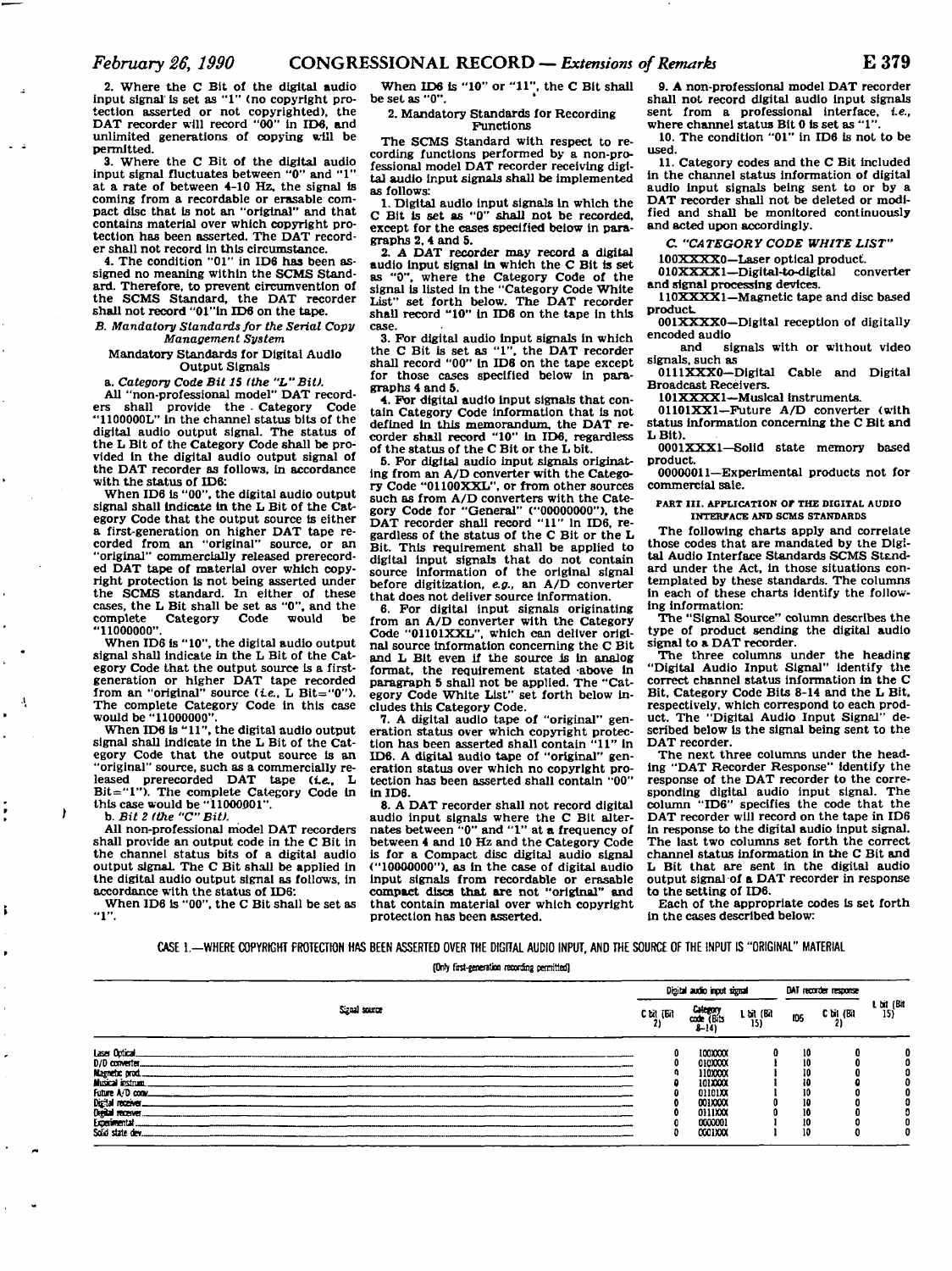$\left\{ \right\}$ 

**CASE 2.—WHERE COPYRIGHT PROTECTION HAS NOT BEEN ASSERTED OVER THE DIGITAL AUDIO INPUT, AND THE SOURCE OF THE INPUT IS "ORIGINAL" MATERIAL** 

**[First-generation and above recording permitted]** 

|                                                                                                                                                                                |            | Digital audio input signal                                                                  |                   |                                              | DAT recorder response |                              |
|--------------------------------------------------------------------------------------------------------------------------------------------------------------------------------|------------|---------------------------------------------------------------------------------------------|-------------------|----------------------------------------------|-----------------------|------------------------------|
| Signal source                                                                                                                                                                  | C brt (Bit | Categon<br>i Bits<br>CO<br>$-19$                                                            | L bit (Bit<br>15) | <b>ID6</b>                                   | C bit (Bit            | L bit (Bit $\frac{15}{15}$ ) |
| Laser Optical<br>D/D converter.<br><b>Magnetic prod.</b><br>Musical instrum.<br>Future A/D conv.<br>Digital receiver.<br>Digital receiver.<br>Experimental<br>Solid state dev. |            | 100XXX<br>010XXX<br>110XXX<br>101XXX<br>01101XX<br>001XXXX<br>0111XXX<br>0000001<br>0001XXX |                   | 00<br>w<br>oo<br>w<br>w<br>w<br>w<br>w<br>00 |                       |                              |

**CASE 3.-WHER E COPYRIGHT PROTECTION HAS BEEN ASSERTED OVER THE DIGITAL AUDIO INPUT, AND THE SOURCE OF THE INPUT TO THE DAT RECORDER IS NOT "ORIGINAL" MATERIAL** 

|  |  | [No recording permitted] |
|--|--|--------------------------|
|--|--|--------------------------|

|                                                                                                                                     |               |            | Digital audio input signal                                              |                   |     | DAT recorder response |                   |
|-------------------------------------------------------------------------------------------------------------------------------------|---------------|------------|-------------------------------------------------------------------------|-------------------|-----|-----------------------|-------------------|
|                                                                                                                                     | Signal source | C bit (Bit | Category<br>ode (Bits<br>œœ<br>8–14                                     | L bit (Bit<br>15) | 106 | C bit (Bit            | L bit (Bit<br>15) |
| Laser Optical<br>D/D converter.<br>Magnetic prod.<br><b>Musical instrum.</b><br>Future A/D conv.<br>Experimental<br>Solid state dev |               |            | 100XXX<br>010XXXX<br>110XXXX<br>101XXX<br>01101XX<br>0000001<br>0001XXX |                   | --  |                       |                   |

CASE 4.--WHERE COPYRIGHT PROTECTION HAS NOT BEEN ASSERTED OVER THE DIGITAL AUDIO INPUT, AND THE SOURCE OF THE INPUT TO THE DAT RECORDER IS NOT "ORIGINAL" **MATERIAL** 

**[Second-generation and above recording permitted]** 

|                                                                                                                                    |            | Digital audio imput signal                                                |                               | DAT recorder response          |            |                   |
|------------------------------------------------------------------------------------------------------------------------------------|------------|---------------------------------------------------------------------------|-------------------------------|--------------------------------|------------|-------------------|
| Signal source                                                                                                                      | C bit (Bit | Category<br>7Bíts<br>con<br>8–14                                          | L bit (Bit<br>15 <sub>l</sub> | <b>ID6</b>                     | C bit (Bit | L bit (Bit<br>15) |
| Laser Optical<br>D/D converter.<br><b>Magnetic prod</b><br>Musical instrum.<br>Future A/D conv.<br>Experimental<br>Solid state dev |            | 100XXXX<br>010XXXX<br>110XXXX<br>101XXXX<br>01101XX<br>0000001<br>0001XXX |                               | œ<br>Œ<br>uu<br>α<br>00<br>-00 |            |                   |

**CASE 5.—WHERE THE DIGITAL AUDIO INPUT SIGNAL INCLUDES CATEGORY CODE INFORMATION, BUT CANNOT PROVIDE INFORMATION CONCERNING COPYRIGHT PROTECTION OF THE SOURCE** 

**[First- and second-generation recording permitted]** 

|                  | DAT recorder response<br>Digital audio input signal |                                     |                     |     |            |                         |
|------------------|-----------------------------------------------------|-------------------------------------|---------------------|-----|------------|-------------------------|
| Signal source    | $C$ bit (Bit                                        | Category<br>code (Bits<br>$8 - 141$ | $L$ bit (Bit<br>15) | ID6 | C bit (Bit | $\frac{1}{15}$ bit (Bit |
| Present A/D con. |                                                     | 0000000<br>01100XX                  |                     |     |            |                         |

**CASE 6.-WHERE THE DIGITAL INPUT SIGNAL DOES NOT INCLUDE A DEFINED CATEGORY CODE** 

**[First-generation recording permitted]** 

**«** 

|                       |                                  | Digital audio input signal         |                   | DAT recorder response |            |                   |
|-----------------------|----------------------------------|------------------------------------|-------------------|-----------------------|------------|-------------------|
| Signal source         | $C \text{ bit }$ (Bit)<br>$\sim$ | Category<br>code (Bits<br>$3 - 14$ | L bit (Bit $15$ ) | ID6                   | C bit (Bit | L bit (Bit $15$ ) |
| Undefined.<br>_______ |                                  |                                    |                   | 10                    | n.         |                   |

### **CASE 7.-WHERE COPYRIGHT PROTECTION HAS BEEN ASSERTED OVER THE DIGITAL AUDIO INPUT RO M A RECORDABLE OR ERASABLE COMPACT DISC THAT IS NOT AN "ORIGINAL" BY FLUCTUATING THE C BIT AT A RATE BETWEEN 4-10 Hz**

**[No recording permitted]** 

|               | Digital audio input signal | DAT recorder response                           |  |                               |                   |
|---------------|----------------------------|-------------------------------------------------|--|-------------------------------|-------------------|
| Signal source |                            | C bit (Bit Category<br>2) code (Bits 3<br>8-14) |  | L bit (Bit 106 C bit (Bit 15) | L bit (Bit<br>15) |
|               | 0/1                        | 1000000                                         |  | $\bullet$                     | -                 |